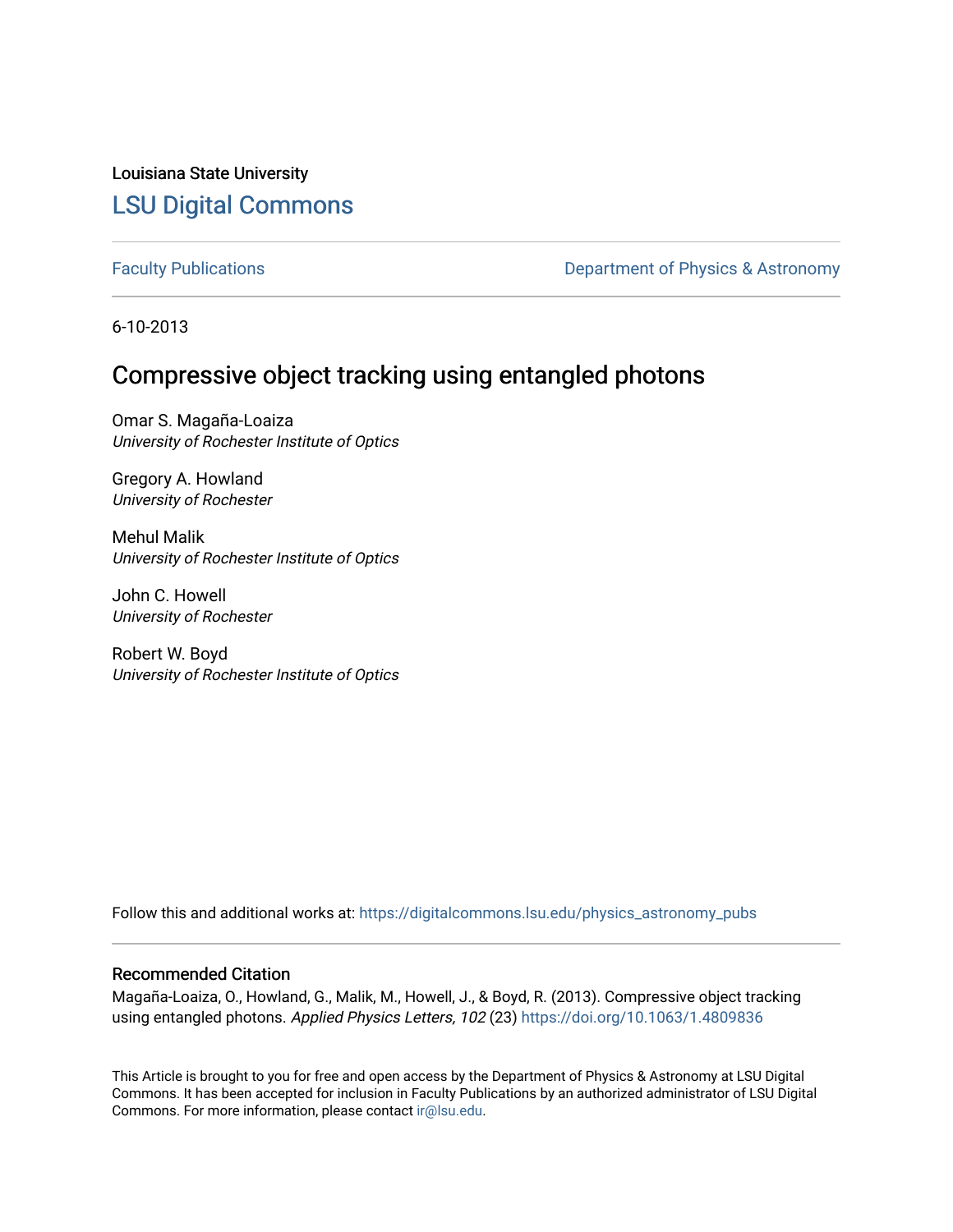# Compressive Object Tracking using Entangled Photons

Omar S. Magaña-Loaiza, $^{1, \text{ a)}}$  Gregory A. Howland,<sup>2</sup> Mehul Malik,<sup>1</sup> John C. Howell,<sup>2</sup> and Robert W. Boyd<sup>1, b)</sup> <sup>1)</sup> The Institute of Optics, University of Rochester, Rochester, NY 14627, USA

 $^{2)}$ Department of Physics and Astronomy, University of Rochester, Rochester, NY 14627, USA

(Dated: 31 October 2018)

We present a compressive sensing protocol that tracks a moving object by removing static components from a scene. The implementation is carried out on a ghost imaging scheme to minimize both the number of photons and the number of measurements required to form a quantum image of the tracked object. This procedure tracks an object at low light levels with fewer than 3% of the measurements required for a raster scan, permitting us to more effectively use the information content in each photon.

arXiv:1306.2270v1 [quant-ph] 10 Jun 2013 arXiv:1306.2270v1 [quant-ph] 10 Jun 2013

a)omar.maganaloaiza@rochester.edu

b)Also at Department of Physics, University of Ottawa, Ottawa, Ontario K1N 6N5, Canada.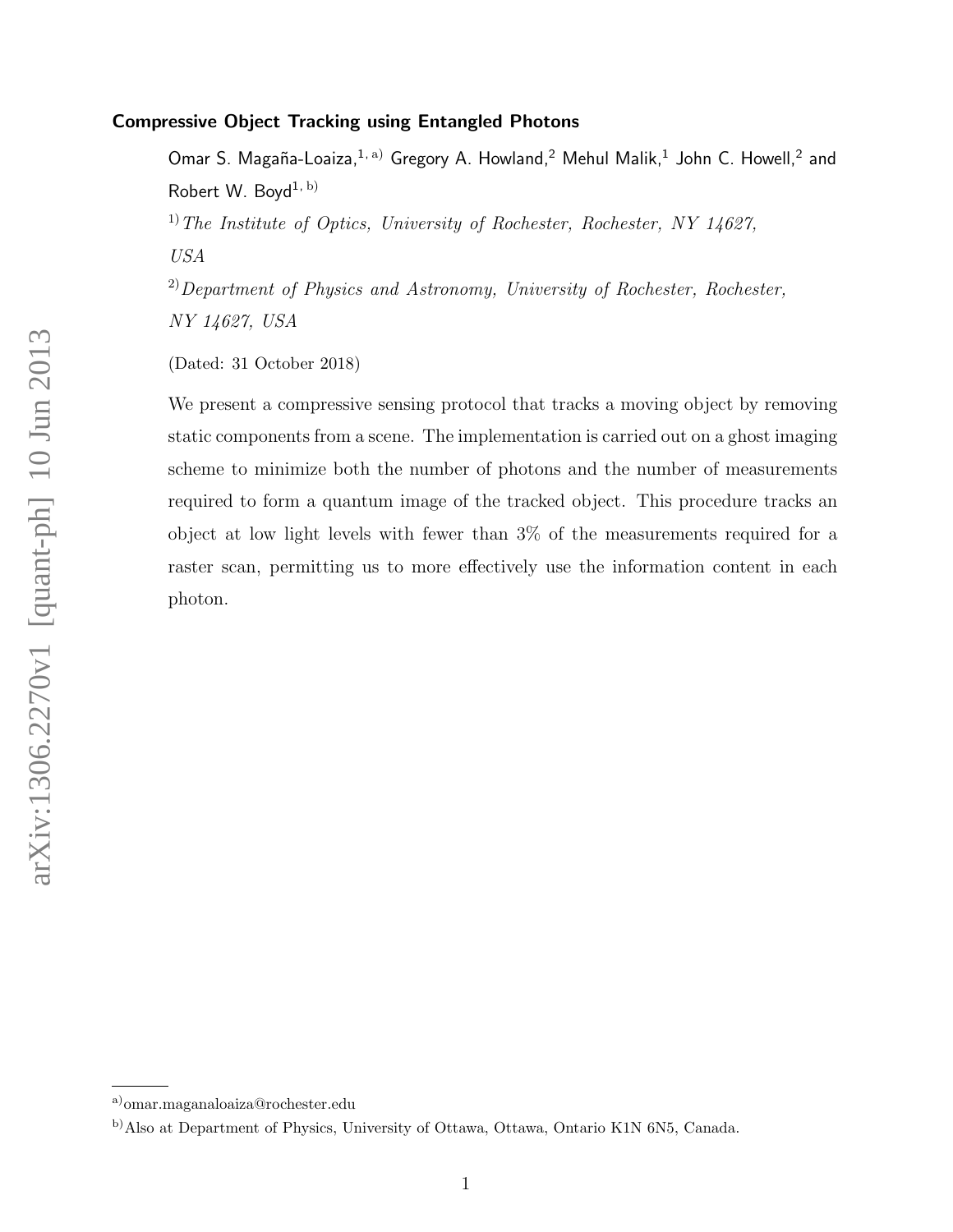Compressive sensing (CS) has recently been of great utility in quantum optical and lowlight level applications, for instance, single-photon level imaging, entanglement characterization and ghost imaging<sup> $1-5$ </sup>. CS provides a resource-efficient alternative to single-photon arrayed detectors, permitting us to reduce operational problems involved in systems employing raster scanning<sup>6</sup> .

CS applies optimization to recover a signal from incomplete or noisy observations of the original signal through random projections<sup>7</sup>. These ideas applied to the field of imaging allow one to retrieve high resolution images from a small number of measurements<sup>8</sup>. Recently, the quantum optics community has employed CS for quantum state tomography,  $9,10$  to demonstrate nonclassical correlations<sup>4</sup> and to form compressed ghost images<sup>6</sup>.

Ghost imaging is a technique which employs the correlations between two light fields to reproduce an image. For example, entangled photons exhibit strong correlations in many properties such as time-energy and position-momentum<sup>11</sup>. One photon of an entangled pair illuminates an object and is collected by a bucket detector, which does not provide spatial information. Its entangled partner photon is then incident on a spatially resolving detector gated by the first photon's bucket detector. Remarkably, an image of the object appears on the spatially resolving detector, even though its photon never directly interacted with the  $object^{12}$ .

Compressive ghost imaging<sup>5</sup> allows one to replace the spatially resolving detector with a bucket detector. This procedure reduces both acquisition times for systems based on raster scanning and the required number of measurements for retrieving images<sup>6</sup>. These improvements have motivated an ongoing effort to implement technologies based on ghost imaging such as image encryption<sup>13</sup>, quantum sensors<sup>14</sup>, object identification<sup>15</sup> and most recently ghost imaging  $ladar^{16}$ .

In spite of the advantages that technologies based on ghost imaging offer, they can be hard to implement in practice. Most current quantum optical technologies work at the single photon level, and are unfortunately vulnerable to noise and are inefficient, requiring many photons and many measurements<sup>17</sup>. To reduce these limitations, we apply an efficient form of compressive sensing. This allows us to overcome the main problems which undermine the practical application of many attractive correlated optical technologies. To demonstrate these improvements, we implement a ghost object tracking scheme that significantly outperforms traditional techniques. This opens the possibility of using correlated light in realistic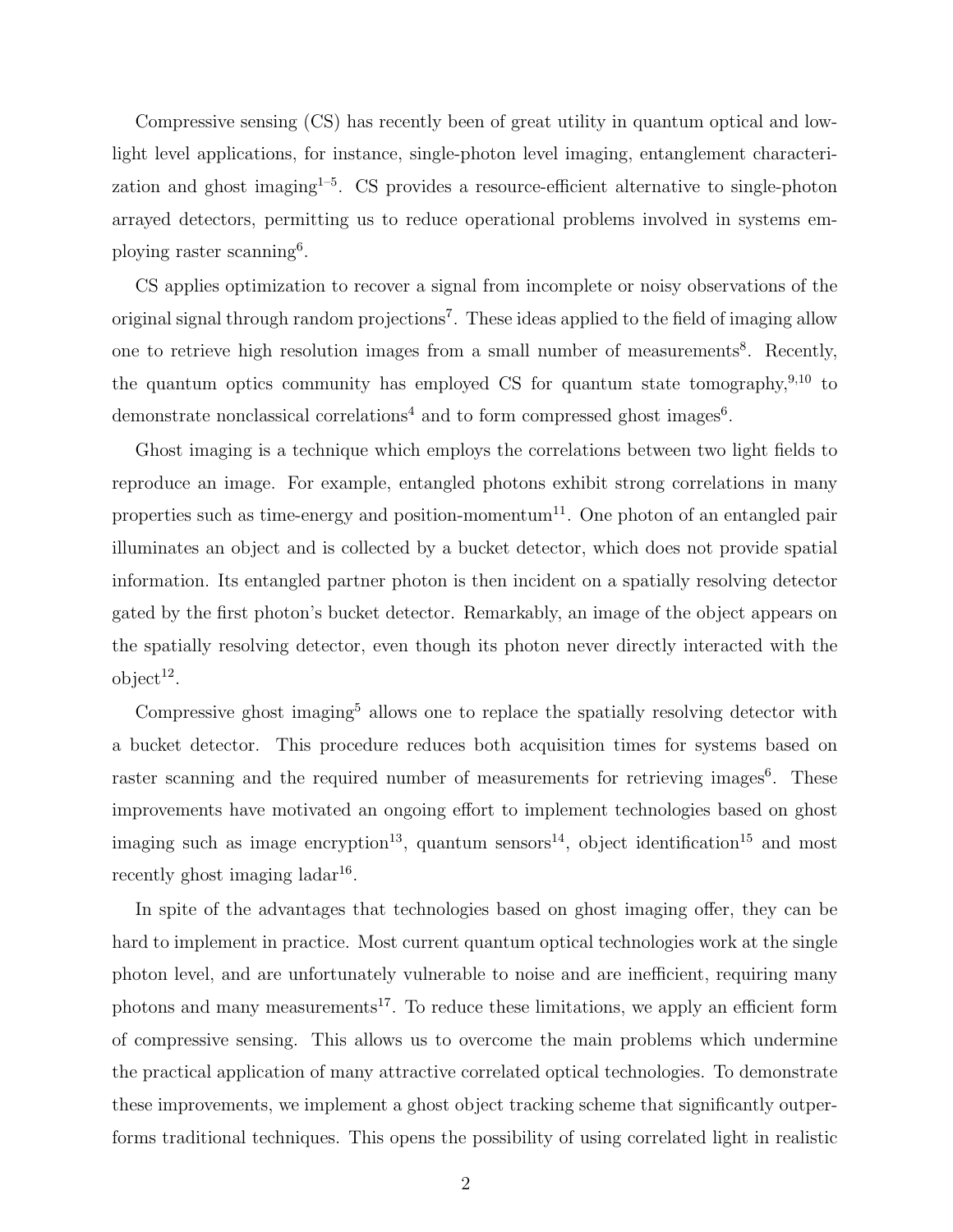applications for sparsity-based remote-sensing.

We present a proof-of-principle experiment based on a quantum ghost imaging scheme that allows us to identify changes in a scene using a small number of photons and many fewer realizations than those established by the Nyquist-Shannon criterion.<sup>18</sup> Object tracking and retrieval is performed significantly faster in comparison to previous protocols<sup>5,6,12,19–21</sup>. This scheme uses compressive sampling to exploit the sparsity of the relative changes of a scene with a moving object. With this approach we can identify the moving object and reveal its trajectory. Our strategy involves removing static components of a scene and reduces the environmental noise present during the measurement process. This leads to the reduction of the number of measurements that we take and the number of photons required to form an image, both important issues in proposals for object tracking and identification<sup>15,19</sup>. The reduction of noise and removal of static components of a scene is carried out by subtracting two observation vectors, corresponding to two realizations of a scene. We call this technique ghost background subtraction. Our results demonstrate that this technique is adequate for object tracking at low light levels.

Consider the ghost imaging scheme depicted in Fig. 1. A laser pumps a nonlinear crystal oriented for type-I spontaneous parametric down-conversion (SPDC). The approximated output state is given by first order perturbation theory, which leads us to the following two-photon entangled state:

$$
|\Psi\rangle = \int d\vec{k}_g d\vec{k}_o f(\vec{k}_g + \vec{k}_o) \hat{a}_g^{\dagger}(\vec{k}_g) \hat{a}_o^{\dagger}(\vec{k}_o) |0\rangle.
$$
 (1)

We refer to the down-converted photons as the ghost and object photons denoted by the subindices  $q$  and  $o$ , respectively. The two-photon probability amplitude, which is responsible for the transverse momentum correlations existing between the ghost and object photons, is represented by the non-factorizable function  $f(\vec{k}_g + \vec{k}_o)$ , where k is the transverse wavevector of the ghost or object photon. The form of this function depends on the phase-matching conditions, but it is often approximated by a double gaussian function<sup>22</sup>. This two-photon entangled state is strongly anti-correlated in transverse momentum, such that if the transverse momentum of the object photon is measured, the transverse momentum of the ghost photon is found to have the same magnitude and opposite direction. These momentum anti-correlations allow us to perform ghost imaging.

In our experiment, we use digital micromirror devices (DMDs) to impress spatial infor-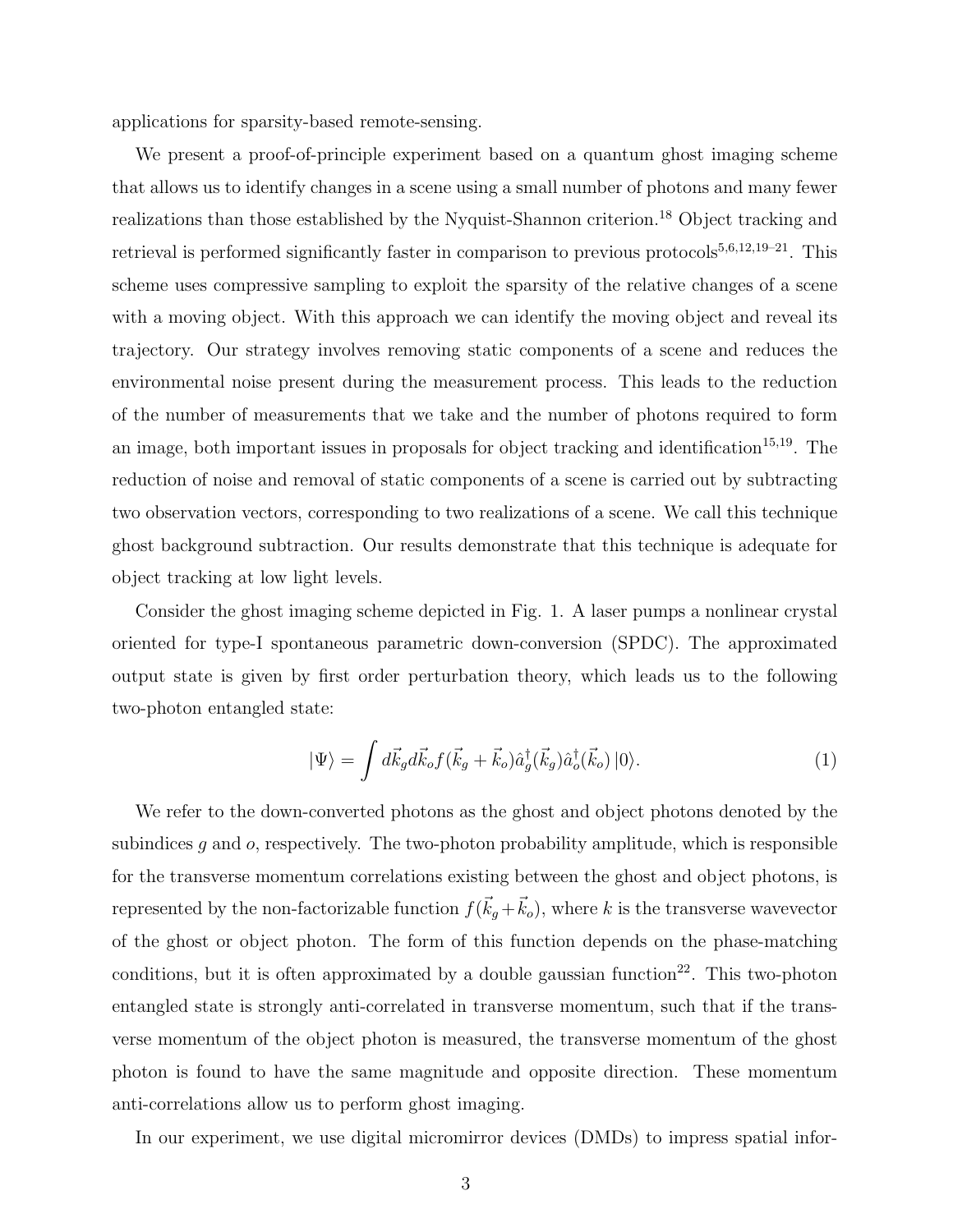

FIG. 1. Entangled photons at 650 nm are generated in a Bismuth Barium Borate (BiBO) crystal through type-I degenerate spontaneous parametric downconversion (SPDC). The far field of the BiBO crystal is imaged onto two digital micromirror devices (DMDs) with a lens and a beam splitter (BS). One DMD is used to display the object we want to track, while the other is used to display random binary patterns. Single-photon counting modules (SPCMs) are used for joint detection of the ghost and object photons.

mation onto the entangled photon pair. The DMDs work by controlling the retro-reflection of each individual pixel on the display. After each photon is reflected by a DMD, a singlephoton counting module (SPCM) counts the number of photons in it. The correlations between the two down-converted photons allows one to correlate the images displayed in the DMDs.

We jointly detect photons pairs reflected off a changing scene  $O$  and a series of random matrices  $A_m$ . The subindex m indicates the m-th realization. The coincidence counts between the two detectors are given by

$$
J_m \propto \int d\vec{\rho}_{\text{DMD}} \left| A_m \left( \frac{\vec{\rho}_{\text{DMD}}}{m_r} \right) \right|^2 \left| O \left( \frac{\vec{-\rho}_{\text{DMD}}}{m_o} \right) \right|^2, \tag{2}
$$

where  $A_m$  and O are the reflectivity functions displayed on the  $\text{DMD}_g$  located in the ghost arm and on  $\text{DMD}_o$  in the object arm, respectively. Meanwhile  $m_r$  and  $m_o$  are their corresponding magnification factors. These are determined by the ratio of the distance between the nonlinear crystal to the lens and the distance from the lens to  $\text{DMD}_g$  or  $\text{DMD}_o$ .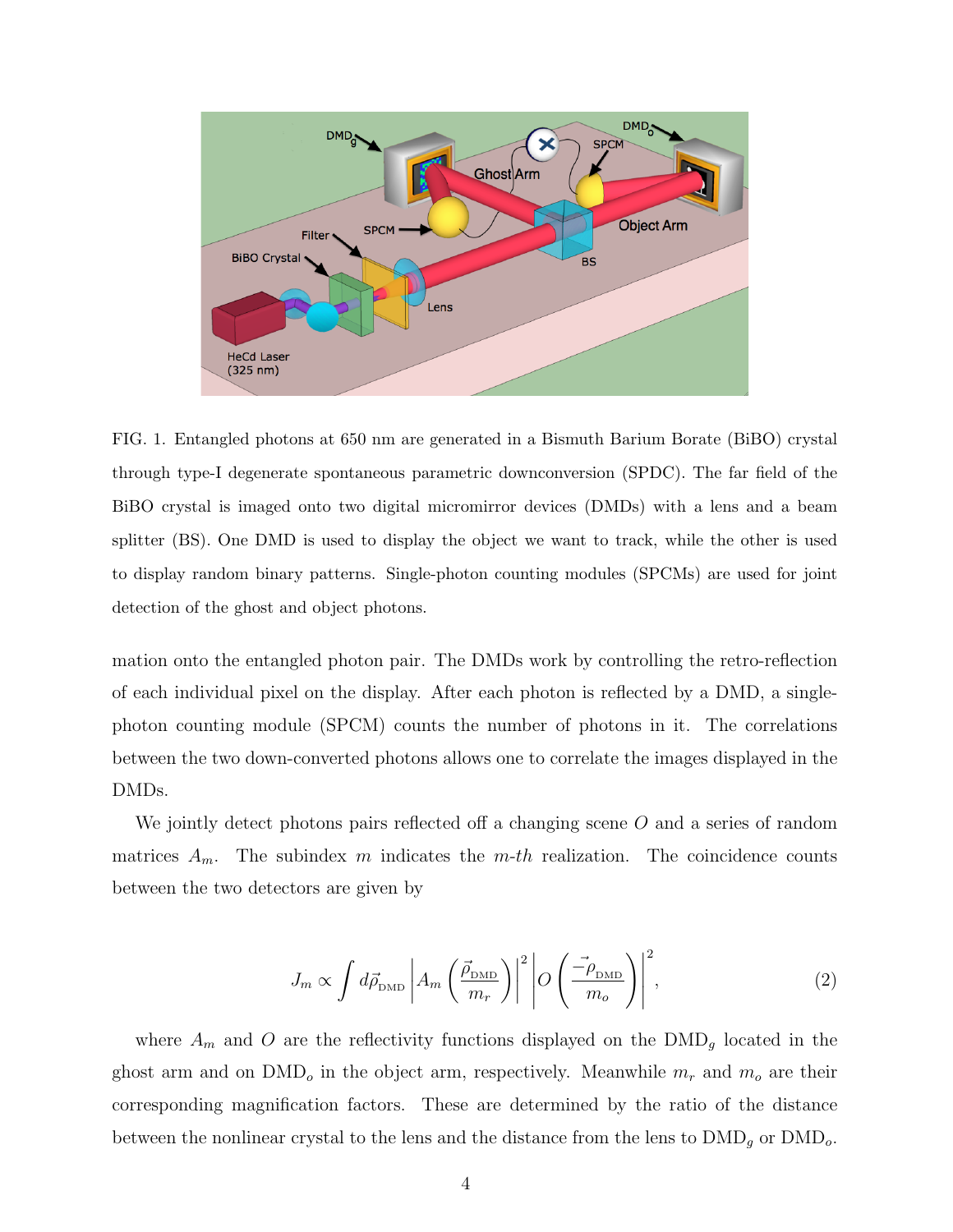In our experiment  $m_r$  and  $m_o$ , are equal.  $\vec{\rho}_{\text{DMD}}$  represents the transverse coordinates of one of the DMDs.

Eq. 2 critically shows that the joint-detection rate is proportional to the spatial overlap between the images displayed on  $\text{DMD}_o$  and  $\text{DMD}_g$ . This behavior can be interpreted as a nonlocal projection, which demonstrates the suitability for implementing compressive sensing techniques nonlocally with ghost imaging<sup>6</sup>.

Compressive sensing uses optimization to recover a sparse n-dimensional signal from a series of m incoherent projective measurements, where the compression comes from the fact that  $m < n$ . Image reconstruction via compressive sensing consists of a series of linear projections<sup>23</sup>. Each projection is the product of the image O consisting of n pixels, with a pseudorandom binary pattern  $A_m$ . Each pattern produces a single measurement, which constitutes an element of the observation vector  $J$ . After a series of  $m$  measurements, a sparse approximation  $\hat{O}$  of the original image O can be retrieved by solving the optimization problem, known as total variation minimization<sup>24</sup>, given by Eq. 3.

$$
min_{\hat{O} \in C^n} \sum_{i} \left| \left| D_i \hat{O} \right| \right|_1 + \frac{\mu}{2} \left| \left| A\hat{O} - J \right| \right|_2^2.
$$
 (3)

 $D_i\hat{O}$  is a discrete gradient of  $\hat{O}$  at pixel i,  $\mu$  is a weighting factor between the two terms, and A is the total sensing matrix containing all the pseudorandom matrices  $A_m$ . Each matrix  $A_m$  is represented into a 1D vector and constitutes a row of the total sensing matrix A. The algorithm known as Total Variation Minimization by Augmented Lagrangian and Alternating Direction (TVAL3) allows us to solve the aforementioned problem. The solution of the optimization problem allows us to recover the image  $\hat{O}$ , which is the compressed version of the original image O, with a resolution given by the dimensions of the matrix  $A_m$ . The original image O is characterized by a sparsity number  $k$ , which means that the image can be represented in a certain sparse basis where k of its coefficients are nonzero. The number of performed measurements m is greater than the sparsity number  $k$ , but far fewer than the total number of pixels n contained in the original image. The constraints imposed in the recovery algorithm minimize the noise introduced during the measurement process.

We are able to compressively track and identify a moving object in a scene by discarding static pixels. A scene with a moving object possesses static elements that do not provide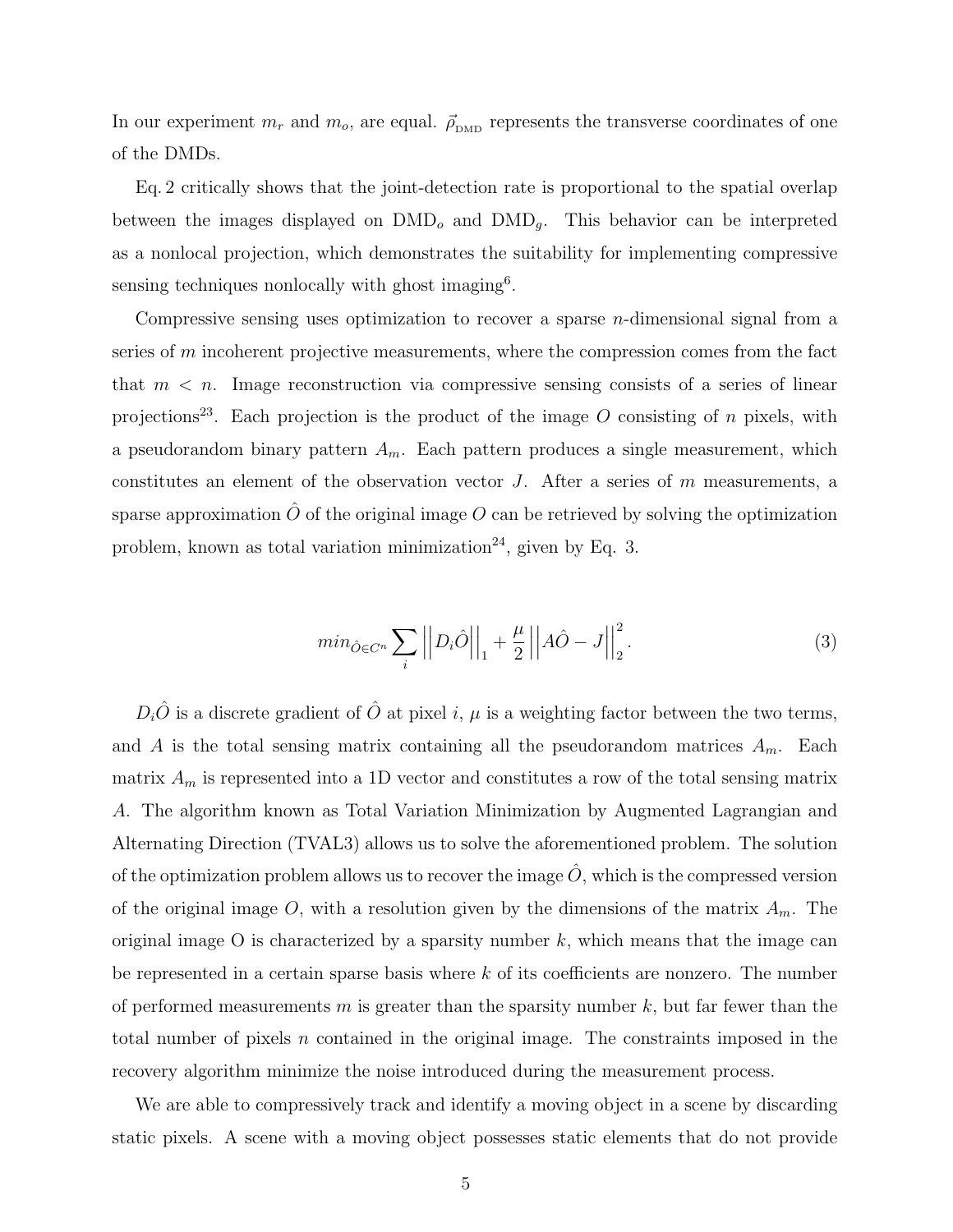information about the object's motion or trajectory. These redundancies can be discriminated from the moving object as follows. Let us consider the projection of two different frames onto the same pseudorandom pattern. Each projective measurement picks up little information about the components of a frame. If the two projective measurements produce the same correlation value, it would imply that the two frames are identical and we are retrieving meaningless information which can be ignored. The opposite case would reveal information about the changes in a scene.

This protocol is formalized as follows. Two different correlation vectors,  $J^j$  and  $J^{j-1}$ , corresponding to two consecutive frames are subtracted, giving  $\Delta J$ . This introduces the following important modification to Eq. 3.

$$
min_{\hat{O} \in C^n} \sum_{i} \left| \left| D_i \Delta \hat{O} \right| \right|_1 + \frac{\mu}{2} \left| \left| A \Delta \hat{O} - \Delta J \right| \right|_2^2.
$$
 (4)

The subtracted vector  $\Delta J$  is sparser than both  $J^j$  or  $J^{j-1}$ , thus requiring fewer measurements for its reconstruction. This corresponds to fewer realizations of  $A_m$ , and hence smaller sensing matrix A. Furthermore, subtracting the background in this manner mitigates the environmental noise present during the tracking process. The retrieved image  $\Delta O$  will provide information about the relative changes in the scene.

Our experimental setup is sketched in Fig. 1. A 325 nm, continuous-wave HeCd laser pumps a type-I phase matched BiBO crystal to produce degenerate entangled photon pairs at 650 nm. Two interference filters are placed after the nonlinear crystal. The first is a low pass filter that removes the pump and the second is a 650/12 nm narrowband filter that transmits the down-converted photons. A beam splitter probabilistically separates the two photons into ghost and object modes. An 88 mm focal length lens puts the far field of the crystal at the location of DMD. Two free space detectors receive the light reflected from the DMDs by means of two collection lenses with a 25 mm focal length. One DMD is used to display a scene with a moving object while the other is used to impress a series of random binary patterns. Coincidence counts are obtained within a 3 ns time window.

We apply this method to a scene with a flying object. The static components of the scene are a house, the moon and a tree. The object moves a certain distance in each iteration of the scene (insets of Fig. 2). We first reconstruct a compressed ghost image of the static frame of the scene, which represents the background. In order to do this, we put 2000 different random patterns on  $\text{DMD}_q$ , with  $\text{DMD}_o$  displaying the background scene. These realizations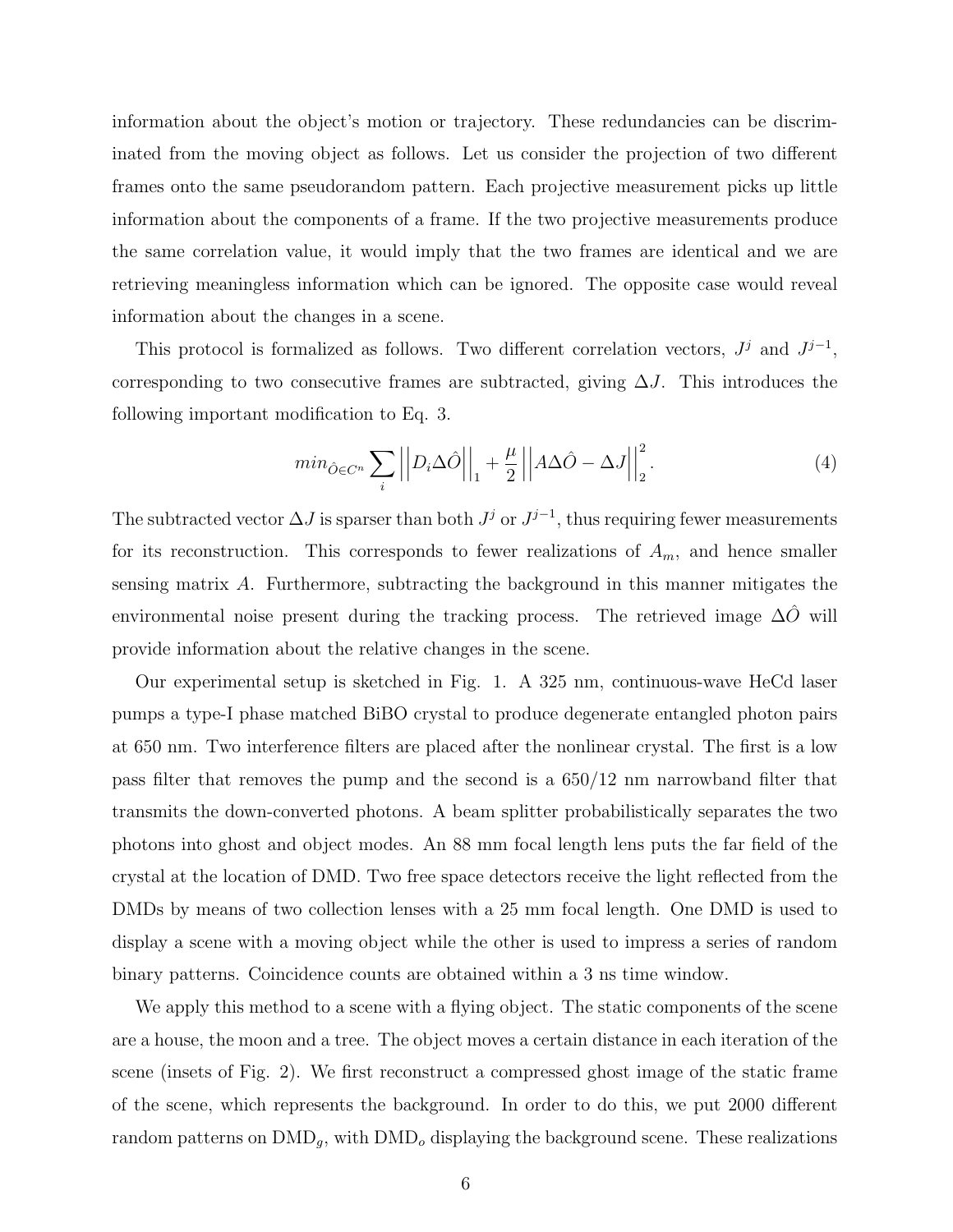represent 49% of a raster scan. For each random pattern, we count coincidence detections for 8 s. Typical single count rates were  $13.8 \times 10^3$  counts/s for the ghost and object arms with the coincidence counts approximately  $2\%$  of the single counts. Fig.  $2(a)$  shows the retrieved background scene  $\ddot{O}$ . After this, subsequent frames of the scene with the object in different positions are displayed on  $\text{DMD}_{o}$ . After applying the optimization algorithm, the moving object was clearly identified as shown in Figs.  $2(b)-(f)$ . The reconstructions were done using 400 patterns, which represents 9.7% the measurements of a raster scan. The negative values in the retrieved images are due to background subtraction and fluctuations in the measurements process.

A straightforward examination of the limits of our protocol is carried out by reducing the number of measurements used to track an object. The images shown in Fig. 3 were reconstructed with only 200 and 100 measurements, corresponding to 4.88% and 2.44% of the measurements of a raster scan. The metric employed to characterize the fidelity of these reconstructions is the mean-squared error<sup>5</sup> defined as  $MSE = (1/n) ||O - \hat{O}||^2$ . The  $MSE$ is seen to increase as the number of measurements is decreased. Although, it is still possible to detect the object trajectory with just 100 measurements.

The photon efficiency is studied by estimating the dependence of the  $MSE$  on the num-



FIG. 2. Compressed ghost image of (a) the background of the scene and (b-f) the tracked object in different positions. These reconstructions were obtained by defining different  $\Delta J$  vectors with 400 elements, corresponding to the number of measurements. The insets show the original frames of the scene displayed on the DMD.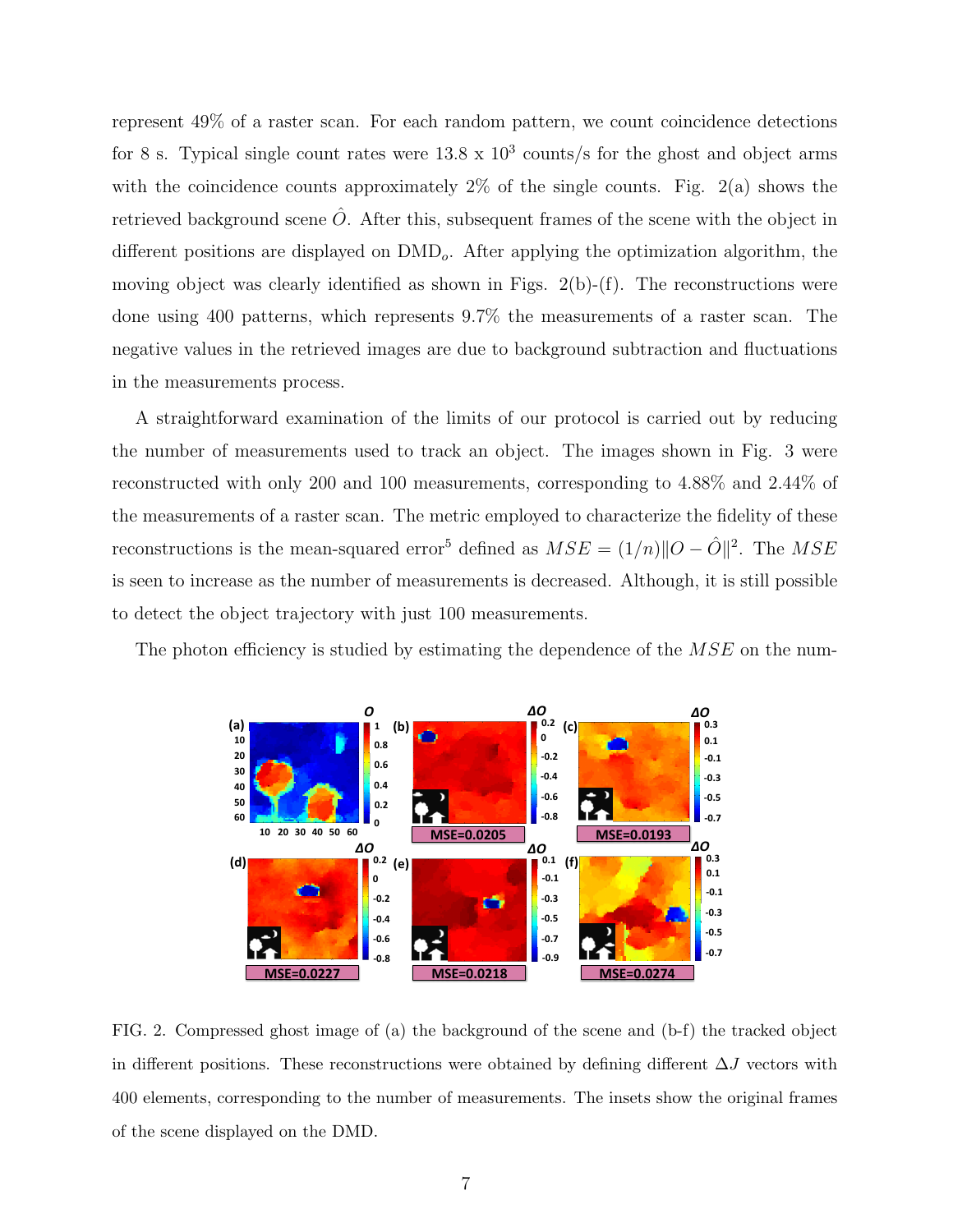

FIG. 3. Reconstructed ghost image of (a-e) tracked object with 200 measurements. (f-j) same object with 100 measurements.

ber of photons per measurement, for a fixed number of measurements. A simulation of the protocol was carried out by using the data employed in the experiment. In order to achieve realistic experimental conditions, dark and shot noise were introduced by means of poissonian distributions. The amount of dark noise was modeled based on the frequency distribution of counts obtained when both of the DMDs were turned off. We have considered reconstructions employing 100 and 400 measurements. Fig. 4 shows the dependence of image quality on the number of detected photons per measurement. The minimum number of photons per measurement needed to distinguish the silhouette of the object by eye are 500 photons/measurement and 200 photons/measurement for 100 and 400 measurements respectively. The estimated thresholds correspond to a MSE oscillating around 0.04. For the situation where an object was tracked with 100 measurements and 500 photons/measurement, we estimate that we can impress approximately 0.082 bits/photon. This is considering that for a binary image the number of pixels corresponds to the number of bits<sup>25</sup>.

The maximum object velocity that we can track is limited by the number of photons that we are able to detect. In our setup, each scene reconstruction took 13.3 minutes (for the case of 100 measurements) due to the low photon flux. If we were to use a high brightness source of entangled photons, we could shorten the acquisition time needed to retrieve a compressed ghost image with an  $MSE$  below the threshold shown in Fig. 4. As such, there is no hard theoretical limit on the maximum object velocity that can be tracked using this method.

In conclusion, we have proposed and demonstrated a proof-of-principle object-tracking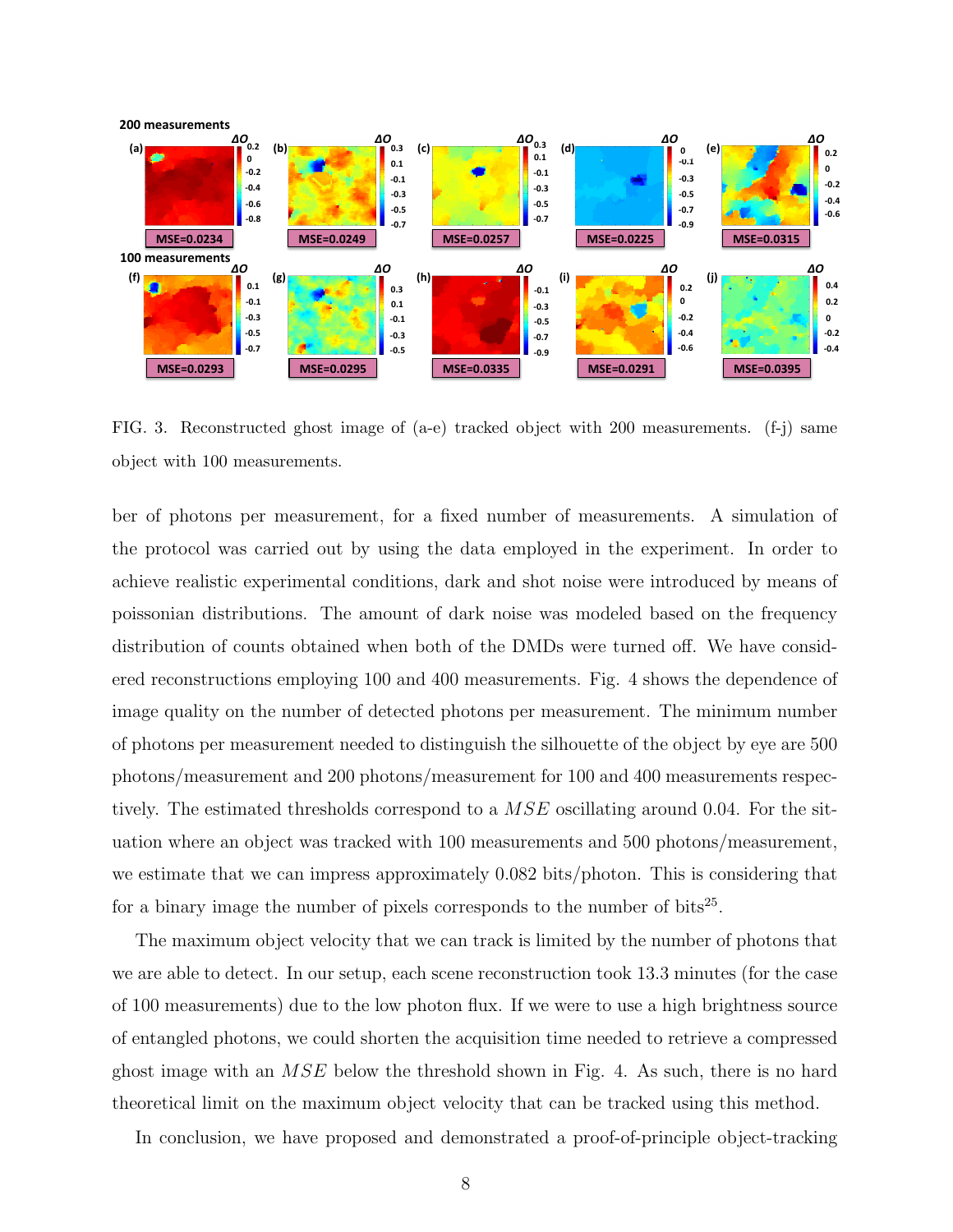

FIG. 4. (Color online) Calculated mean-squared error of the compressed tracked object at the position shown in Fig. 2(b). Green (Red) line indicates the MSE using 400 (100) measurements. The thresholds indicate that a low quality image is retrieved and is not possible to track the object.

protocol in a ghost imaging scheme. This protocol uses compressive sensing to exploit the sparsity existing between two realizations of a scene with a moving object. It also reduces the environmental noise introduced during the measurement process. Further, it allows us to perform image retrieval significantly faster by employing single pixel detectors. Our method is photon-measurement efficient, allowing us to track an object with only 2.44 % of the number of measurements established by the Nyquist criterion, even at low light levels. This economic procedure shows potential for real-life applications.

#### ACKNOWLEDGMENTS

The authors would like to thank M. Mirhosseini and A.C. Liapis, P. Ybarra-Reyes and J.J. Sanchez-Mondragon for helpful discussions. This work was supported by the DARPA AFOSR GRANT FA9550-13-1-0019 and the CONACYT.

### REFERENCES

<sup>1</sup>H. Wang, S. Han, and M. I. Kolobov, Optics Express 20, 23235 (2012).  $2W.-K.$  Yu, X.-F. Liu, X.-R. Yao, C. Wang, S.-Q. Gao, G.-J. Zhai, Q. Zhao, and M.-L. Ge, arXiv:1202.5866v1 physics.optics (2012).